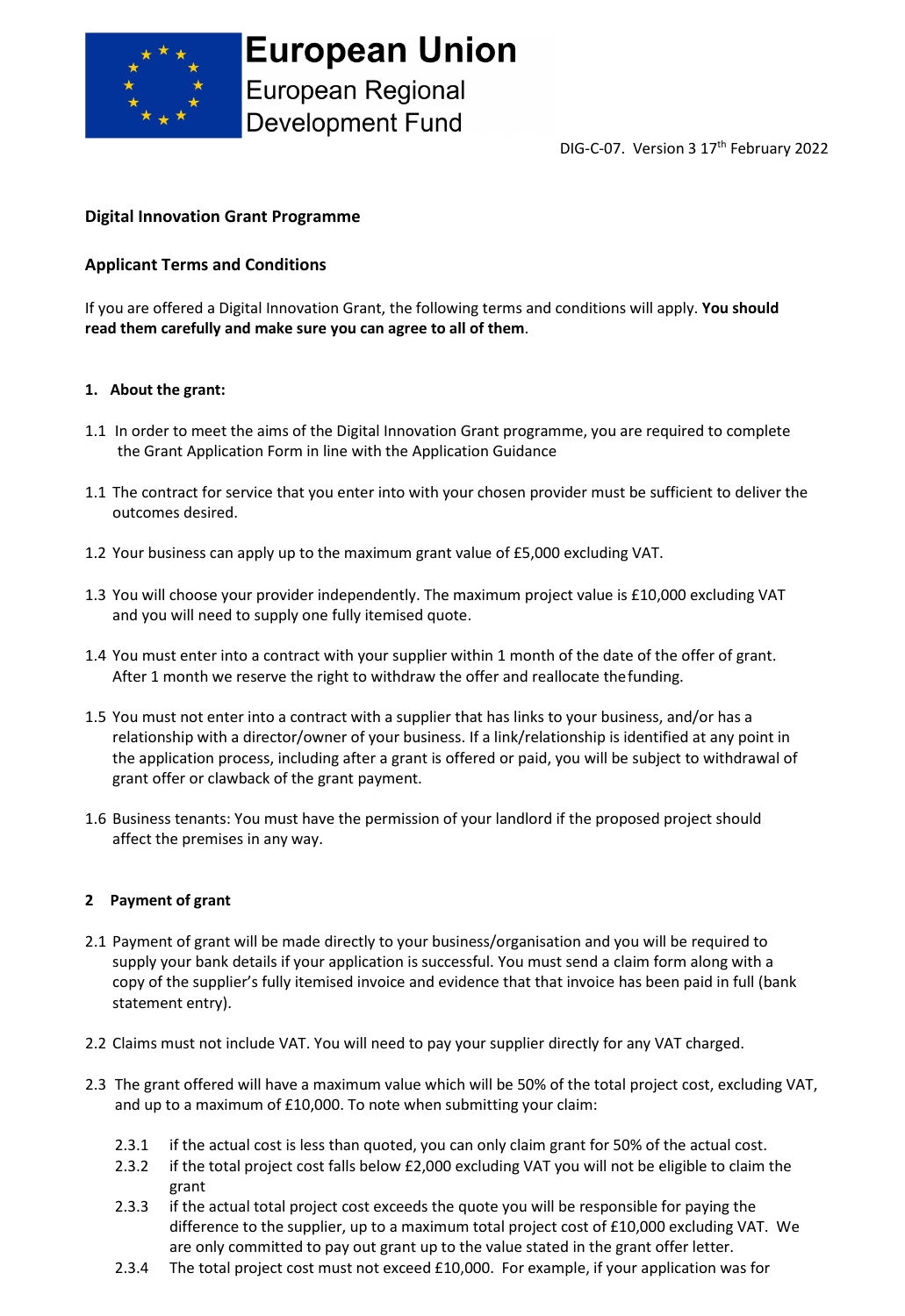

**European Union European Regional Development Fund** 

DIG-C-07. Version 3 17<sup>th</sup> February 2022

£10,000 and the actual cost at the point of purchase was £15,000, you cannot submit a grant claim for £10,000 and pay the difference of £5,000 as this is not in line with the scope of the Digital Innovation Grant programme. The £10,000 value is the maximum for single tender procurement and any spend above £10,000 would be outside the procurement thresholds and make the total cost ineligible under this scheme.

- 2.4 You should not enter into contracts, commitments or expenditure prior to receiving a formal offer of grant. Anything you spend before the date of your grant offer letter cannot be claimedback.
- 2.5 The Digital Innovation Grant programme cannot pay for any cancellation charges incurred either for early termination of an existing contract or for cancellation charges associated with a supplier quote that you choose not to accept.

#### **3 My application**

- 3.1 You are responsible for providing all the information requested in the application form
- 3.2 You are responsible for checking that you meet the eligibility requirements for the scheme. You willbe asked on the application form to self-certify that you meet the SME criteria and are eligible to receive funding under the De Minimis Regulation (for more information speak to the Programme Management Team).
- 3.3 If required to do so you must provide evidence of your status as an organisation. Documentation we will accept includes: VAT registration; Charity Registration: HMRC notification; sole trader UTR number; certification of incorporation (Limited Companies); business bank account statement issued within the last three months; non-domestic rates reference. Other documentation, such as business-related utility bills, may be acceptable in special conditions if combined with other documentation.
- 3.4 Information submitted on the application form will be shared with other associated organisations for the purposes of processing the application. You will have the right to request to see this information under data protection laws.
- 3.5 You must be willing to help us with promotion of the Digital Innovation Grant programme, including providing information for a case study and taking part in any evaluation surveys to measure the impact of the programme.
- 3.6 As part of the ERDF monitoring and audit requirements, you will be required to retain documentary evidence of the support received, and to provide certified copies of this evidence to claim the ERDF grant and to retain originals which must be made available for inspection by an auditor. You must retain the original documentation about the grant as per the 14-20 ERDF Document Retention Requirements which include keeping records until 2033. More information can be found in the Application Guidance document or by contacting the Programme Management Team.

## **4 General conditions**

- 4.1 The Digital Innovation Grant programme is not liable in any way for incomplete, false or misleading information given by applicants or suppliers. Where incomplete, false or misleading information is given, the Digital Innovation Grant programme reserves the right to either decline the application or reclaim the grant in full.
- 4.2 The Digital Innovation Grant programme reserve the right to discontinue or otherwise vary the